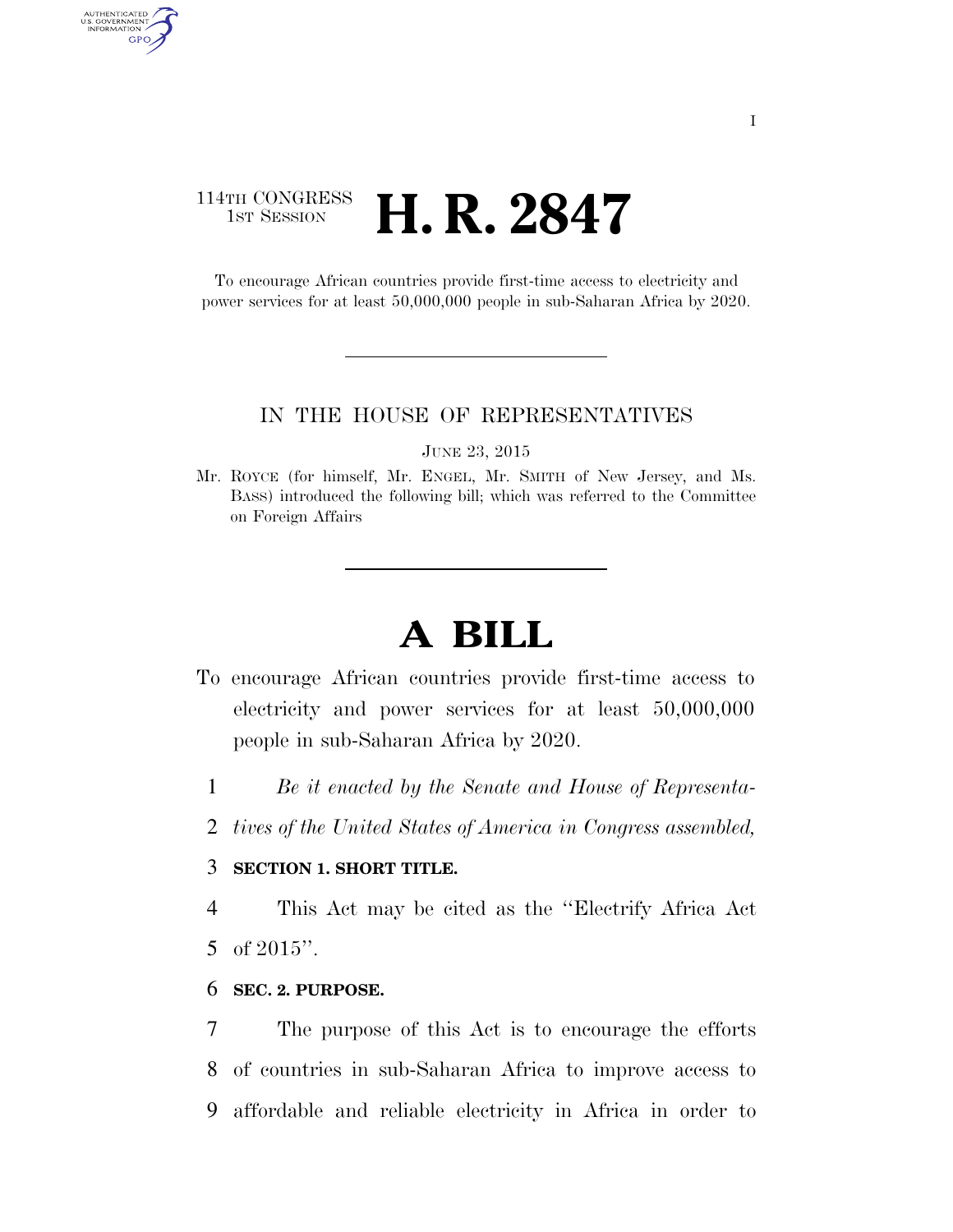unlock the potential for economic growth, job creation, food security, improved health, education, and environ-mental outcomes, and poverty reduction.

# **TITLE I—POLICIES TO IMPROVE ACCESS TO POWER IN SUB-SA-**

# **HARAN AFRICA**

### **SEC. 101. STATEMENT OF POLICY.**

 Congress declares that it is the policy of the United States to partner, consult, and coordinate with the govern- ments of sub-Saharan African countries, international or- ganizations, African regional economic communities, co- operatives, and the private sector, in a concerted effort 13  $to$ 

 (1) promote first-time access to electricity and power services for at least 50,000,000 people in sub- Saharan Africa by 2020 in both urban and rural areas;

 (2) encourage the installation of at least 20,000 additional megawatts of electrical power in sub-Sa- haran Africa by 2020 using a broad mix of energy options to help reduce poverty, promote sustainable development, and drive economic growth;

 (3) promote reliable, affordable, and sustainable power in urban areas (including small urban areas) to promote economic growth and job creation;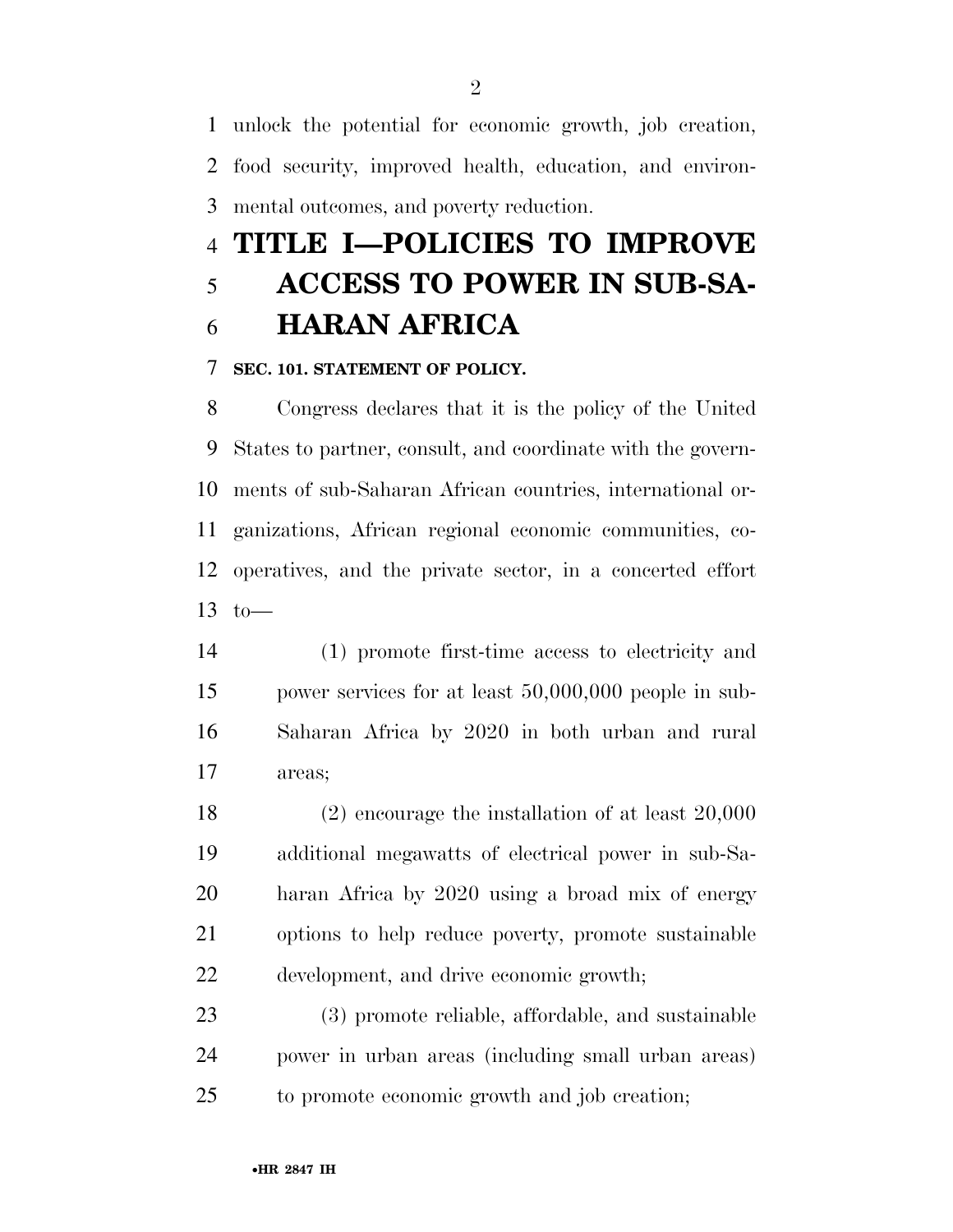| $\mathbf{1}$   | (4) promote efficient institutional platforms and          |
|----------------|------------------------------------------------------------|
| $\overline{2}$ | financing to provide electrical service to rural and       |
| 3              | underserved populations;                                   |
| $\overline{4}$ | (5) encourage the necessary in-country reforms,            |
| 5              | including facilitating public-private partnerships spe-    |
| 6              | cifically to support electricity access projects to        |
| 7              | make such expansion of power access possible;              |
| 8              | $(6)$ promote reforms of power production, deliv-          |
| 9              | ery, and pricing, as well as regulatory reforms and        |
| 10             | transparency, to support long-term, market-based           |
| 11             | power generation and distribution;                         |
| 12             | (7) promote policies to displace kerosene light-           |
| 13             | ing with other technologies; and                           |
| 14             | (8) promote an all-of-the-above energy develop-            |
| 15             | ment strategy for sub-Saharan Africa that includes         |
| 16             | the use of oil, natural gas, coal, hydroelectric, wind,    |
| 17             | solar, and geothermal power, and other sources of          |
| 18             | energy, as appropriate.                                    |
| 19             | SEC.<br>102. DEVELOPMENT OF COMPREHENSIVE,<br><b>INTE-</b> |
| 20             | GRATED, MULTIYEAR STRATEGY.                                |
| 21             | (a) STRATEGY REQUIRED.—                                    |
| 22             | (1) IN GENERAL.—The President shall establish              |
| 23             | a comprehensive, integrated, multiyear strategy to         |
| 24             | encourage the efforts of countries in sub-Saharan          |
| 25             | Africa to implement national power strategies and          |
|                |                                                            |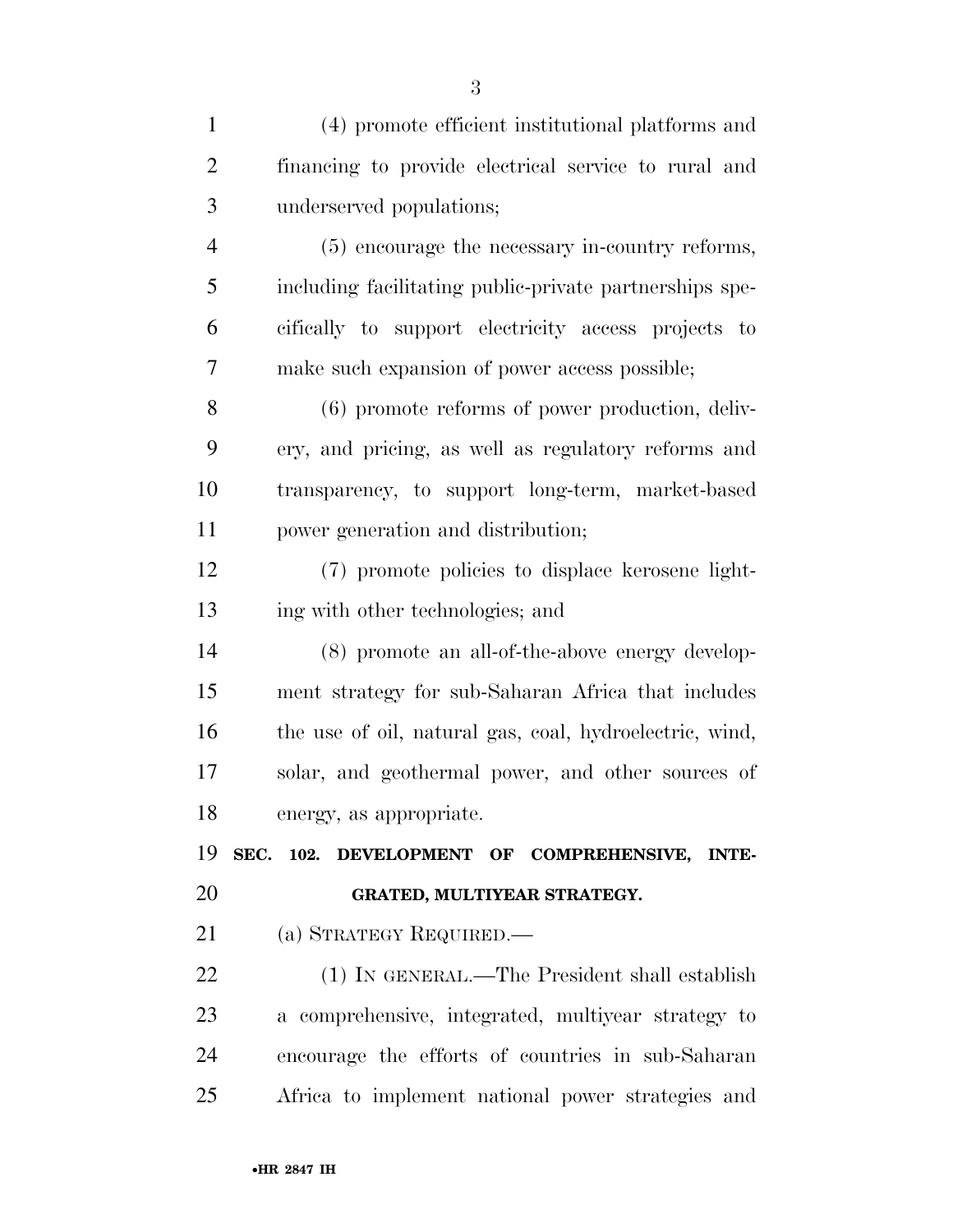develop an appropriate mix of power solutions to provide access to sufficient reliable, affordable, and sustainable power in order to reduce poverty and drive economic growth and job creation consistent with the policy stated in section 101.

 (2) FLEXIBILITY AND RESPONSIVENESS.—The President shall ensure that the strategy required under paragraph (1) maintains sufficient flexibility for and remains responsive to technological innova-10 tion in the power sector.

 (3) CONSOLIDATION.—This Act shall apply to Power Africa and the African Clean Energy Financ- ing Initiative and other United States programs and activities for increasing power generation and trans-mission in sub-Saharan African countries.

 (b) REPORT REQUIRED.—Not later than 180 days after the date of the enactment of this Act, the President shall transmit to the Committee on Foreign Affairs of the House of Representatives and the Committee on Foreign Relations of the Senate a report that contains the strategy required under subsection (a) and includes a discussion of the following elements:

 (1) The objectives of the strategy and the cri-teria for determining the success of the strategy.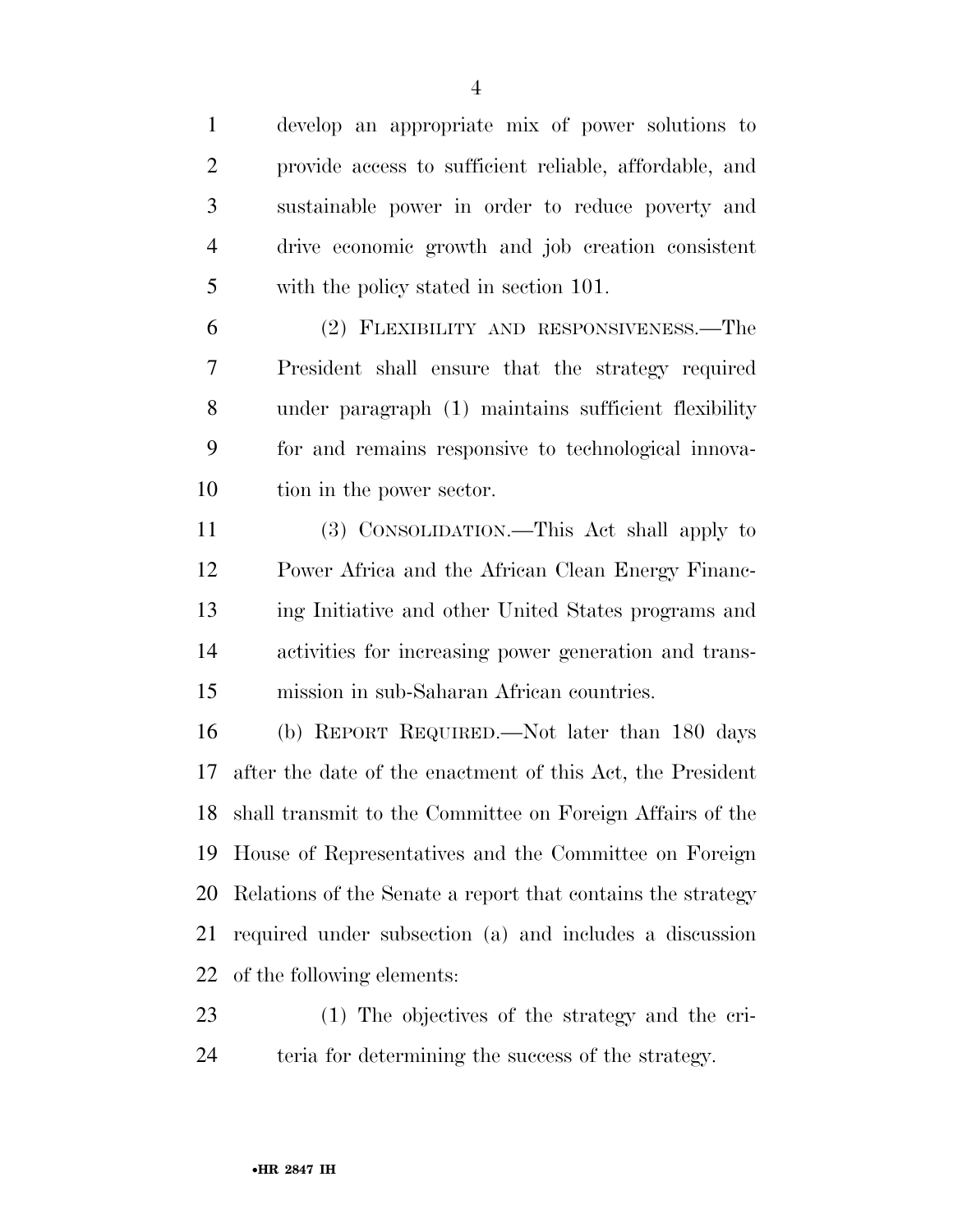| $\mathbf{1}$   | (2) A general description of efforts in sub-Saha-     |
|----------------|-------------------------------------------------------|
| $\overline{2}$ | ran Africa to-                                        |
| 3              | (A) increase electricity production;                  |
| $\overline{4}$ | (B) strengthen electrical transmission and            |
| 5              | distribution infrastructure;                          |
| 6              | (C) provide for regulatory reform<br>and              |
| 7              | transparent and accountable governance and            |
| 8              | oversight;                                            |
| 9              | (D) improve the reliability of electricity;           |
| 10             | (E) maintain the affordability of elec-               |
| 11             | tricity;                                              |
| 12             | (F) maximize the financial sustainability of          |
| 13             | the power sector; and                                 |
| 14             | (G) improve access to electricity.                    |
| 15             | $(3)$ A description of plans to support efforts of    |
| 16             | countries in sub-Saharan Africa to increase access to |
| 17             | electricity in urban and rural areas, including a de- |
| 18             | scription of plans designed to address commercial,    |
| 19             | industrial, and residential needs.                    |
| 20             | $(4)$ A description of plans to support efforts to    |
| 21             | reduce government waste and corruption and im-        |
| 22             | prove existing electricity generation through the use |
| 23             | of a broad power mix, including fossil fuel and re-   |
| 24             | newable energy, distributed generation models, en-    |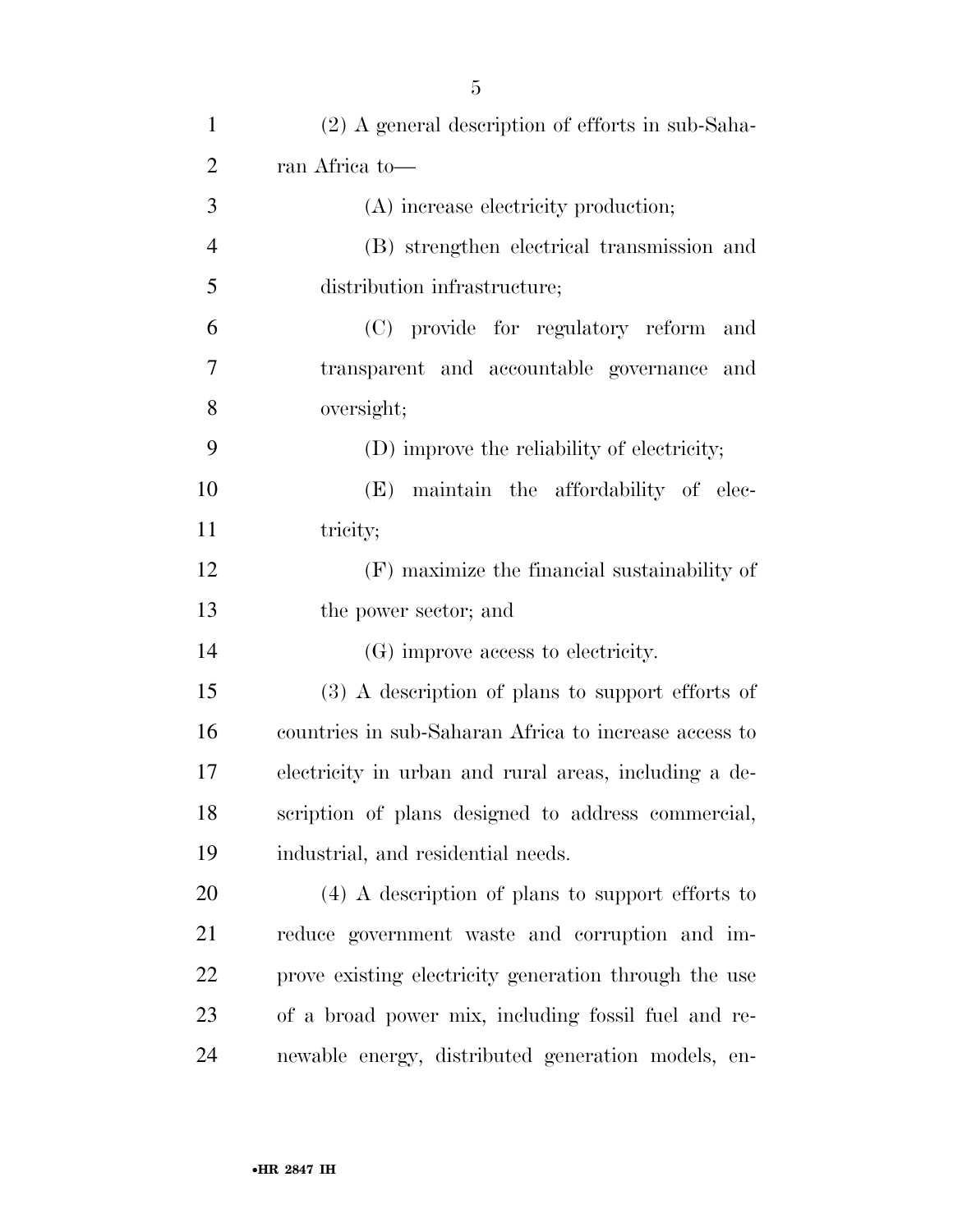| $\mathbf{1}$   | ergy efficiency, and other technological innovations,   |
|----------------|---------------------------------------------------------|
| $\overline{2}$ | as appropriate.                                         |
| 3              | (5) An analysis of existing mechanisms for en-          |
| $\overline{4}$ | suring, and recommendations to promote—                 |
| 5              | (A) commercial cost recovery;                           |
| 6              | (B) commercialization of electric service               |
| 7              | through distribution service providers, including       |
| 8              | cooperatives, to consumers;                             |
| 9              | (C) improvements in revenue cycle man-                  |
| 10             | agement, power pricing, and fees assessed for           |
| 11             | service contracts and connections;                      |
| 12             | (D) reductions in technical losses and com-             |
| 13             | mercial losses; and                                     |
| 14             | (E) access to electricity, including rec-               |
| 15             | ommendations on the creation of new service             |
| 16             | provider models that mobilize community par-            |
| 17             | ticipation in the provision of power services.          |
| 18             | $(6)$ A description of the reforms being under-         |
| 19             | taken or planned by countries in sub-Saharan Africa     |
| 20             | to ensure the long-term economic viability of power     |
| 21             | projects and to increase access to electricity, includ- |
| 22             | $ing$ —                                                 |
| 23             | (A) reforms designed to allow third parties             |
| 24             | to connect power generation to the grid;                |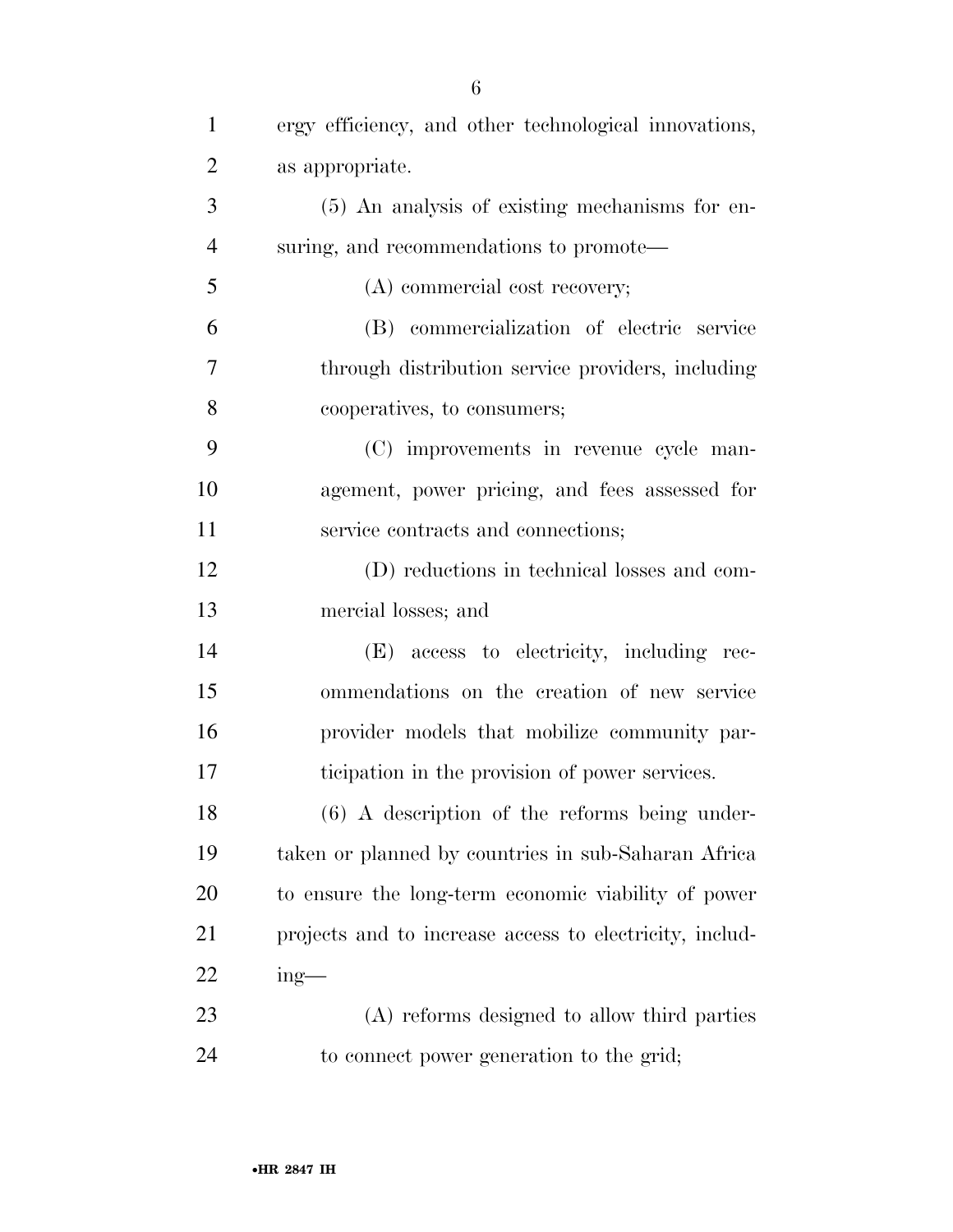| $\mathbf{1}$   | (B) policies to ensure there is a viable and          |
|----------------|-------------------------------------------------------|
| $\overline{2}$ | independent utility regulator;                        |
| 3              | (C) strategies to ensure utilities become or          |
| $\overline{4}$ | remain creditworthy;                                  |
| 5              | (D) regulations that permit the participa-            |
| 6              | tion of independent power producers and pri-          |
| 7              | vate-public partnerships;                             |
| 8              | (E) policies that encourage private sector            |
| 9              | and cooperative investment in power generation;       |
| 10             | $(F)$ policies that promote compensation for          |
| 11             | power provided to the electrical grid by on-site      |
| 12             | producers;                                            |
| 13             | (G) policies to unbundle power services;              |
| 14             | (H) regulations to eliminate conflicts of in-         |
| 15             | terest in the utility sector; and                     |
| 16             | (I) efforts to develop standardized power             |
| 17             | purchase agreements and other contracts to            |
| 18             | streamline project development, and efforts to        |
| 19             | negotiate and monitor compliance with power           |
| 20             | purchase agreements and other contracts en-           |
| 21             | tered into with the private sector.                   |
| 22             | (7) A description of plans to ensure local con-       |
| 23             | sultation, as appropriate, in the planning, long-term |
| 24             | maintenance, and management of investments de-        |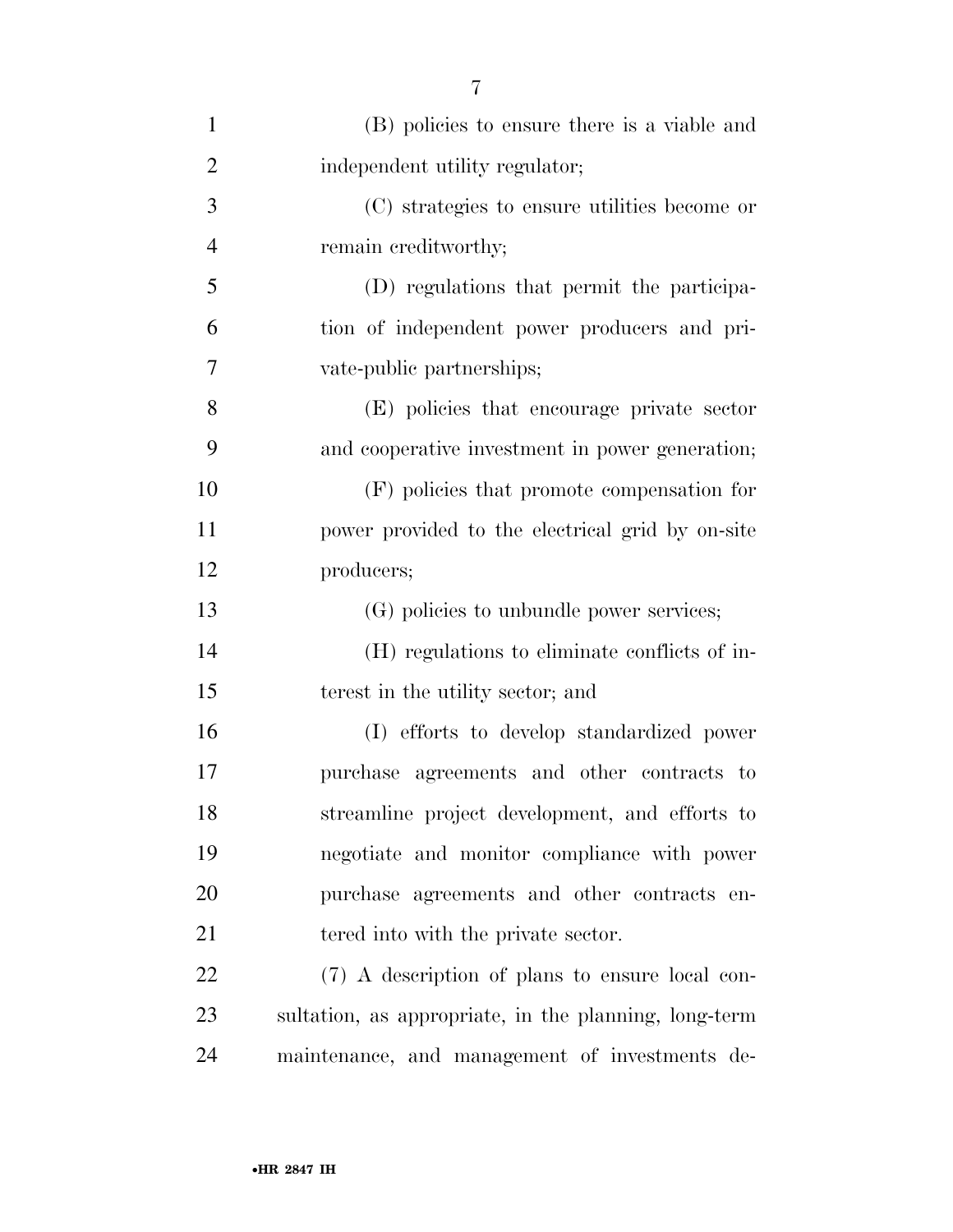| $\mathbf{1}$   | signed to increase access to electricity in sub-Saha- |
|----------------|-------------------------------------------------------|
| $\overline{2}$ | ran Africa.                                           |
| 3              | $(8)$ A description of the mechanisms to be es-       |
| $\overline{4}$ | tablished for-                                        |
| 5              | (A) selection of partner countries for fo-            |
| 6              | cused engagement on the power sector;                 |
| 7              | (B) monitoring and evaluating increased               |
| 8              | access to, and reliability and affordability of,      |
| 9              | electricity in sub-Saharan Africa;                    |
| 10             | (C) maximizing the financial sustainability           |
| 11             | of power generation, transmission, and distribu-      |
| 12             | tion in sub-Saharan Africa;                           |
| 13             | (D) establishing metrics to demonstrate               |
| 14             | progress on meeting goals relating to access to       |
| 15             | electricity, power generation, and distribution in    |
| 16             | sub-Saharan Africa; and                               |
| 17             | (E) terminating unsuccessful programs.                |
| 18             | (9) A description of how the President intends        |
| 19             | to promote trade in electrical equipment with coun-   |
| 20             | tries in sub-Saharan Africa, including a description  |
| 21             | of how the government of each country receiving as-   |
| 22             | sistance pursuant to the strategy—                    |
| 23             | (A) plans to lower or eliminate import tar-           |
| 24             | iffs or other taxes for energy and other power        |
| 25             | production and distribution technologies des-         |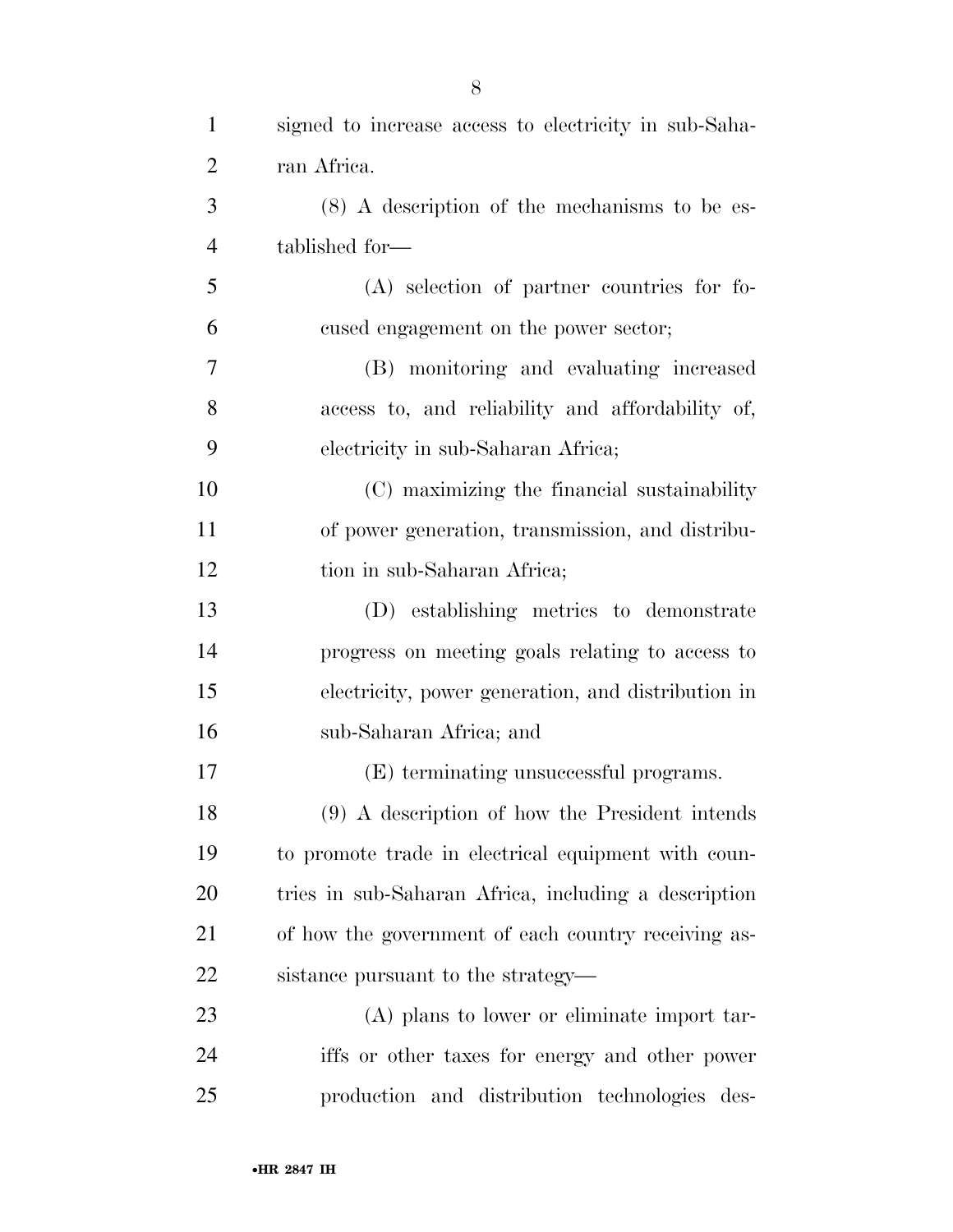| $\mathbf{1}$   | tined for sub-Saharan Africa, including equip-        |
|----------------|-------------------------------------------------------|
| $\overline{2}$ | ment used to provide energy access, including         |
| 3              | solar lanterns, solar home systems, and micro         |
| 4              | and mini grids; and                                   |
| 5              | (B) plans to protect the intellectual prop-           |
| 6              | erty of companies designing and manufacturing         |
| 7              | products that can be used to provide energy ac-       |
| 8              | cess in sub-Saharan Africa.                           |
| 9              | $(10)$ A description of how the President intends     |
| 10             | to encourage the growth of distributed energy mar-    |
| 11             | kets in sub-Saharan Africa, including off-grid light- |
| 12             | ing and power, that includes—                         |
| 13             | (A) an analysis of the state of distributed           |
| 14             | energy in sub-Saharan Africa;                         |
| 15             | (B) a description of market barriers to the           |
| 16             | deployment of distributed energy technologies         |
| 17             | both on- and off-grid in sub-Saharan Africa;          |
| 18             | (C) an analysis of the efficacy of efforts by         |
| 19             | Millennium Challenge Corporation,<br>the<br>the       |
| 20             | Overseas Private Investment Corporation, the          |
| 21             | United States Agency for International Devel-         |
| 22             | opment, and United States Trade and Develop-          |
| 23             | ment Agency to facilitate the financing of the        |
| 24             | importation, distribution, sale, leasing, or mar-     |
| 25             | keting of distributed energy technologies; and        |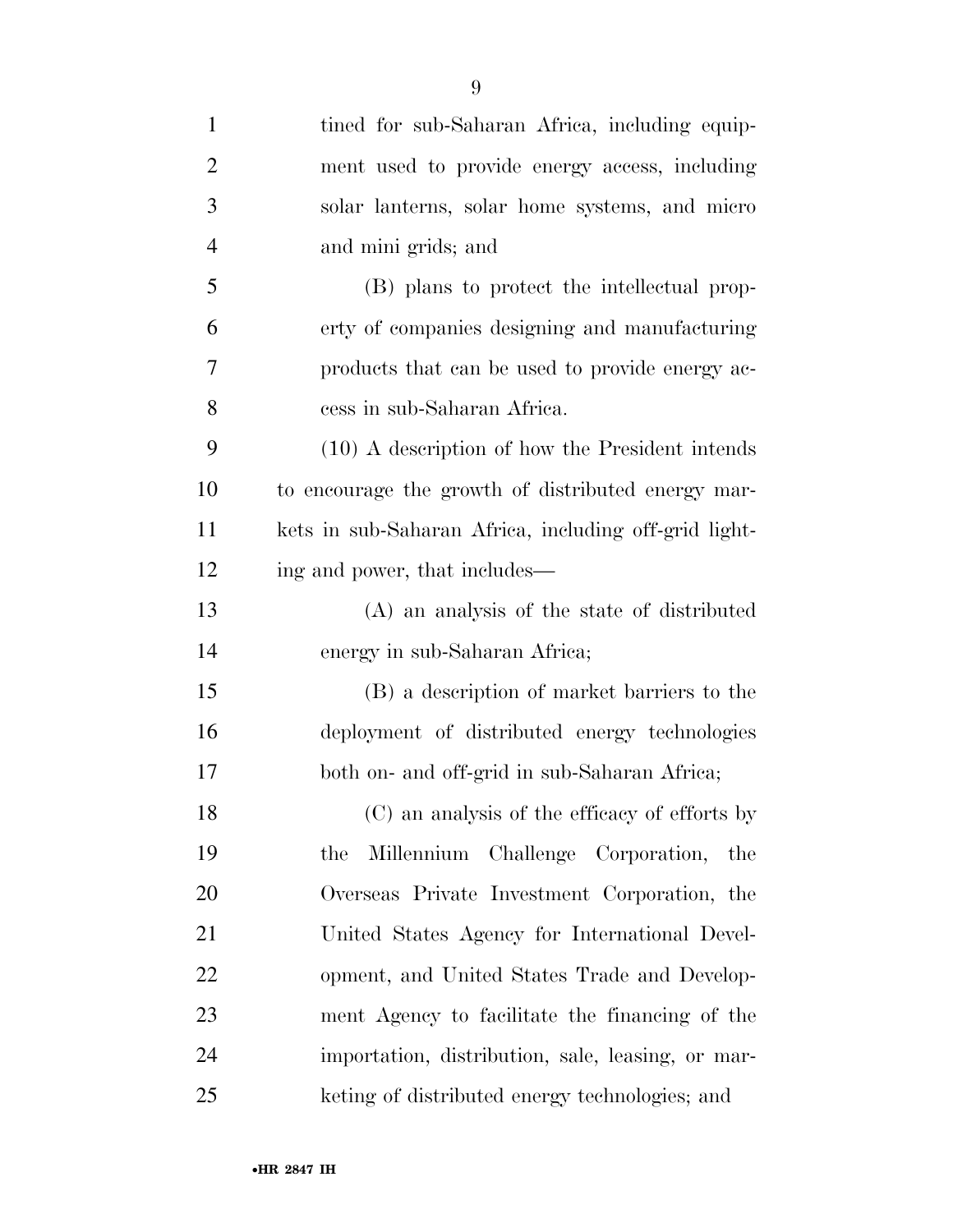| $\mathbf{1}$ | (D) a description of how bolstering distrib-           |
|--------------|--------------------------------------------------------|
| 2            | uted energy can enhance the overall effort to in-      |
| 3            | crease power access in sub-Saharan Africa.             |
| 4            | (c) INTERAGENCY WORKING GROUP.—                        |
| 5            | (1) IN GENERAL.—The President should, as ap-           |
| 6            | propriate, establish an Interagency Working Group      |
| 7            | to coordinate the activities of relevant United States |
| 8            | Government departments and agencies involved in        |
| 9            | carrying out the strategy required under this sec-     |
| 10           | tion.                                                  |

 (2) FUNCTIONS.—The Interagency Working Group should, among other things, seek to coordi- nate the activities of the United States Government departments and agencies involved in implementing the strategy required under this section, ensure effi- cient and effective coordination between partici- pating departments and agencies, facilitate informa- tion sharing, and coordinate partnerships between the United States Government, the private sector, cooperation organizations, and other development partners to achieve the goals of the strategy.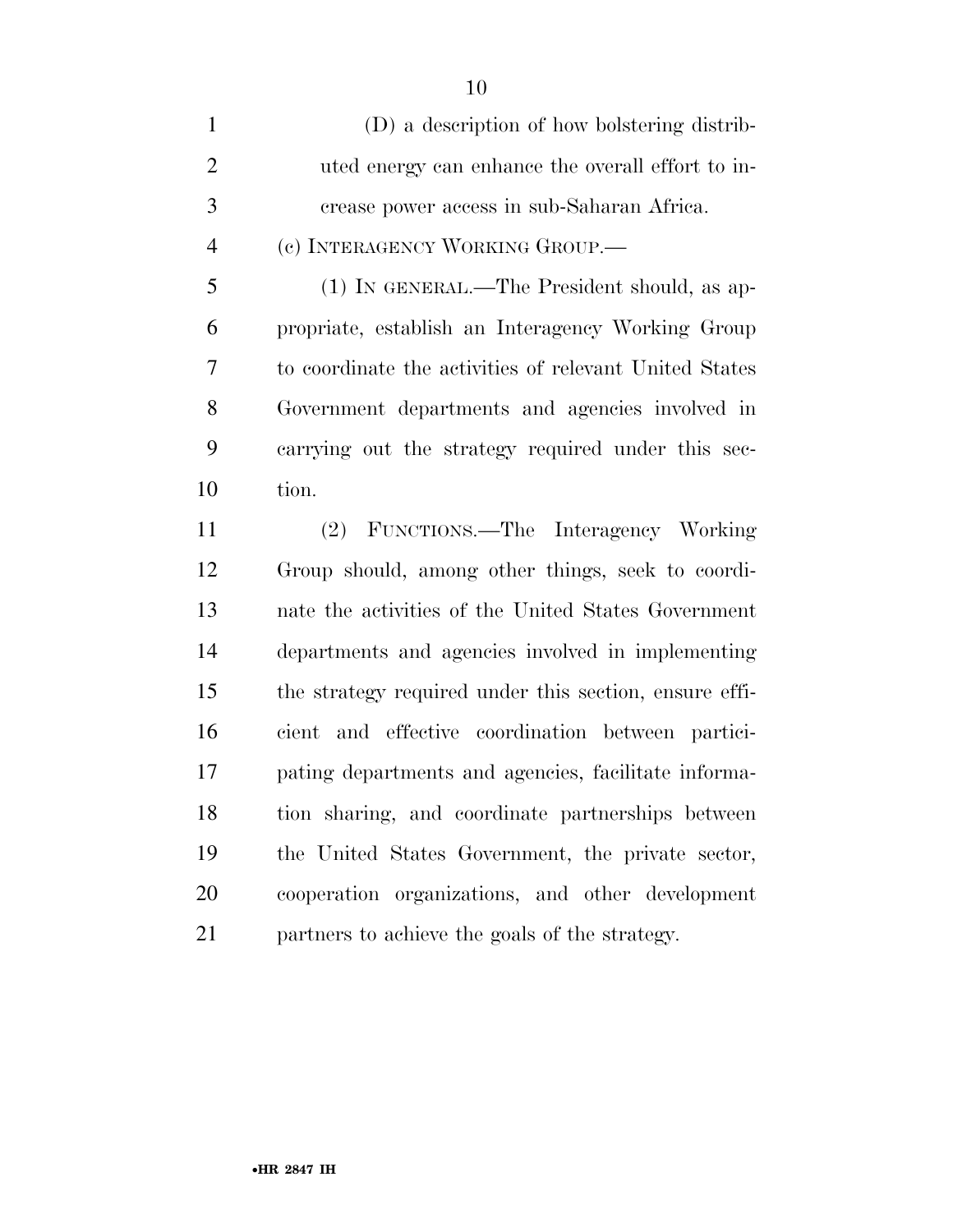# **SEC. 103. PRIORITIZATION OF EFFORTS AND ASSISTANCE FOR POWER PROJECTS IN SUB-SAHARAN AF- RICA BY UNITED STATES GOVERNMENT AGENCIES.**

 (a) IN GENERAL.—In implementing the policy de- scribed in section 101 and the strategy under section 102, the Administrator of the United States Agency for Inter- national Development, the Director of the Trade and De- velopment Agency, the President of the Overseas Private Investment Corporation, and the Chief Executive Officer and Board of Directors of the Millennium Challenge Cor- poration should prioritize and expedite institutional efforts and assistance for power projects and markets, both on- and off-grid, in sub-Saharan Africa and partner with other national government, private investors and local institu- tions in sub-Saharan Africa to increase access to reliable, affordable, and sustainable power in sub-Saharan Africa, including through—

- (1) maximizing the number of people with new access to power and electricity services;
- (2) improving and expanding the generation, transmission, and distribution of power;
- (3) provide reliable electricity to people and businesses in urban and rural communities;
- •**HR 2847 IH** (4) addressing the energy needs of people living in areas where there is little or no access to a power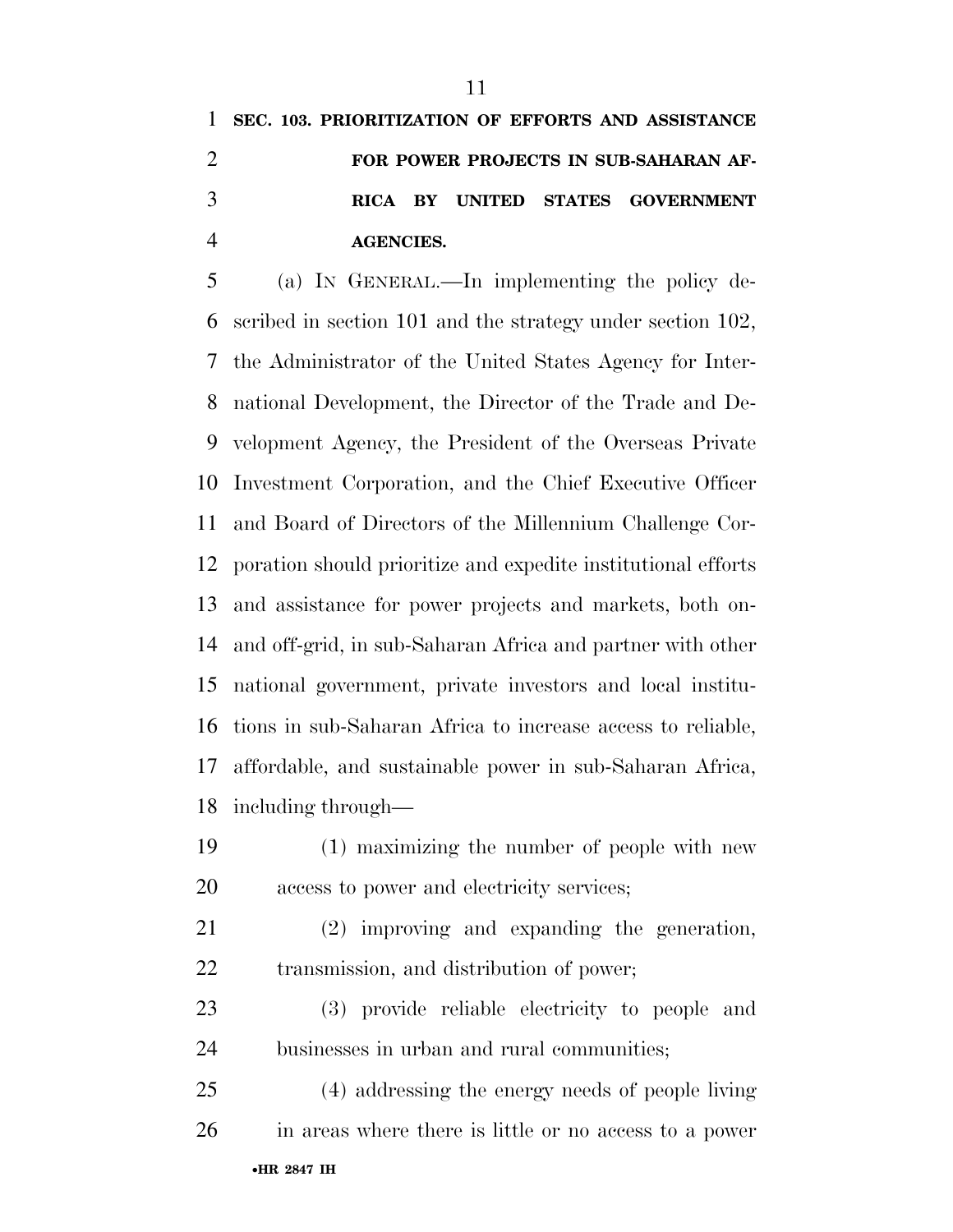| $\mathbf{1}$   | grid and developing cogent plans to systematically            |
|----------------|---------------------------------------------------------------|
| $\overline{2}$ | increase coverage in rural areas;                             |
| 3              | (5) reducing transmission and distribution                    |
| $\overline{4}$ | losses and improving end-use efficiency and demand-           |
| 5              | side management;                                              |
| 6              | reducing energy-related impediments to<br>(6)                 |
| $\tau$         | business productivity and investment; and                     |
| 8              | (7) building the capacity of countries in sub-Sa-             |
| 9              | haran Africa to monitor and appropriately and                 |
| 10             | transparently regulate the power sector and encour-           |
| 11             | age private investment in power production and dis-           |
| 12             | tribution.                                                    |
| 13             | (b)<br><b>EFFECTIVENESS</b><br>MEASUREMENT.—In                |
| 14             | prioritizing and expediting institutional efforts and assist- |
| 15             | ance pursuant to this section, as appropriate, the United     |
|                | 16 States Government agencies described in subsection (a)     |
| 17             | shall use clear, accountable, and metric-based targets to     |
|                | 18 measure the effectiveness of such guarantees and assist-   |
| 19             | ance in achieving the policies described in section 101.      |
| 20             | Each United States Government agency described in sub-        |
| 21             | section (a) that provides financing or assistance to an elec- |
| 22             | tricity generation or transmission project pursuant to this   |
| 23             | Act, the Power Africa program, or the African Clean En-       |
| 24             | ergy Financing Initiative shall make available to the public  |
| 25             | in an accessible digital format the development impacts       |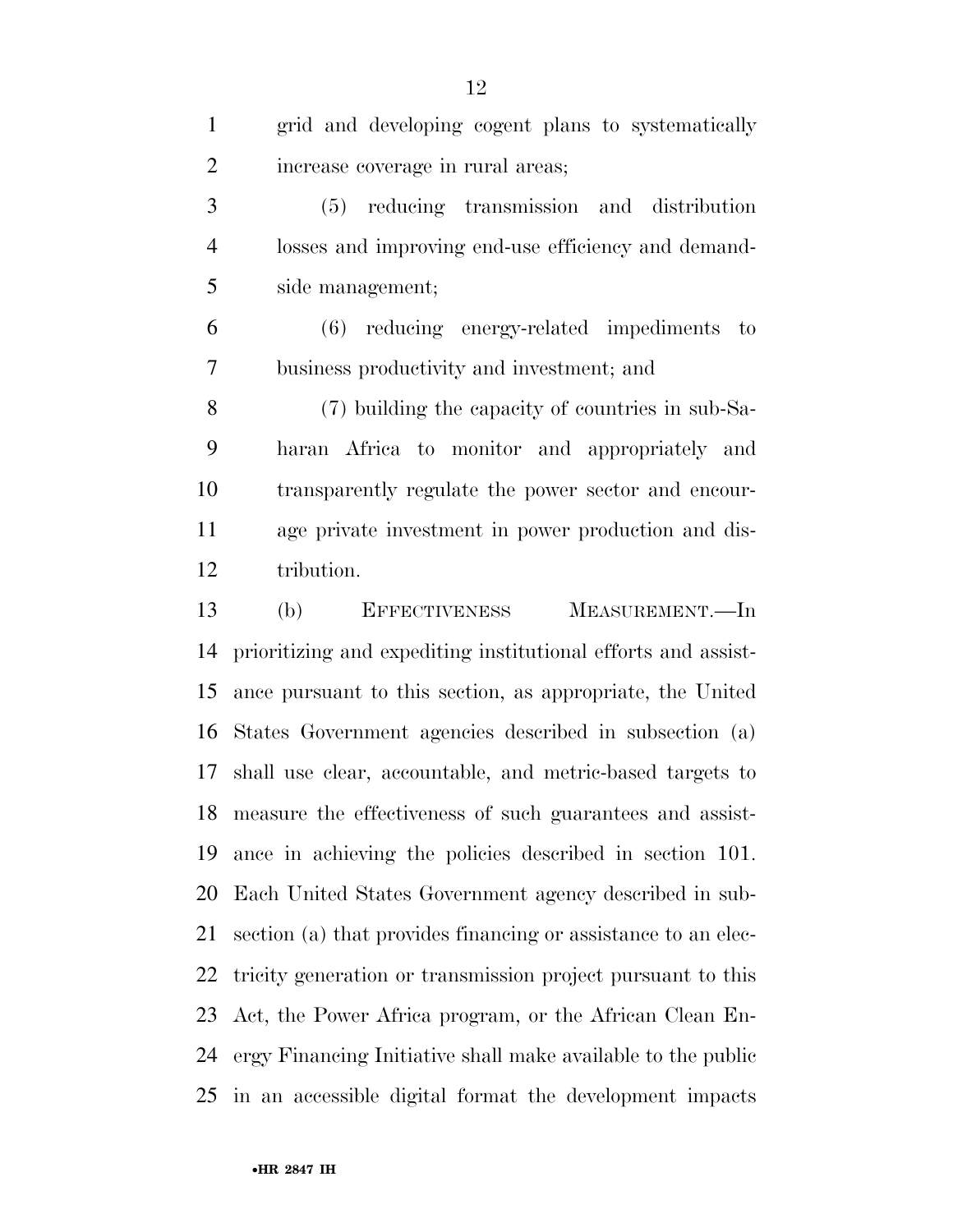of each such project, utilizing quantifiable metrics to measure the increase in energy access at the individual household, enterprise, and community level.

 (c) RULE OF CONSTRUCTION.—Nothing in this sec- tion may be construed to authorize modifying or limiting the portfolio of United States Government agencies de- scribed in subsection (a) with respect to other developing regions.

## **SEC. 104. LEVERAGING INTERNATIONAL SUPPORT.**

 (a) IN GENERAL.—In carrying out the strategy de- scribed in section 102, the President should direct the United States representatives to appropriate international bodies to use the influence of the United States, consistent with the broad development goals of the United States, to advocate that each such body—

- (1) commit to significantly increase efforts to promote investment in well-designed power sector and electrification projects in sub-Saharan Africa that increase energy access, in partnership with the private sector and consistent with the host countries' absorptive capacity;
- (2) coordinate and cooperate with United States Government agencies described in section 103(a);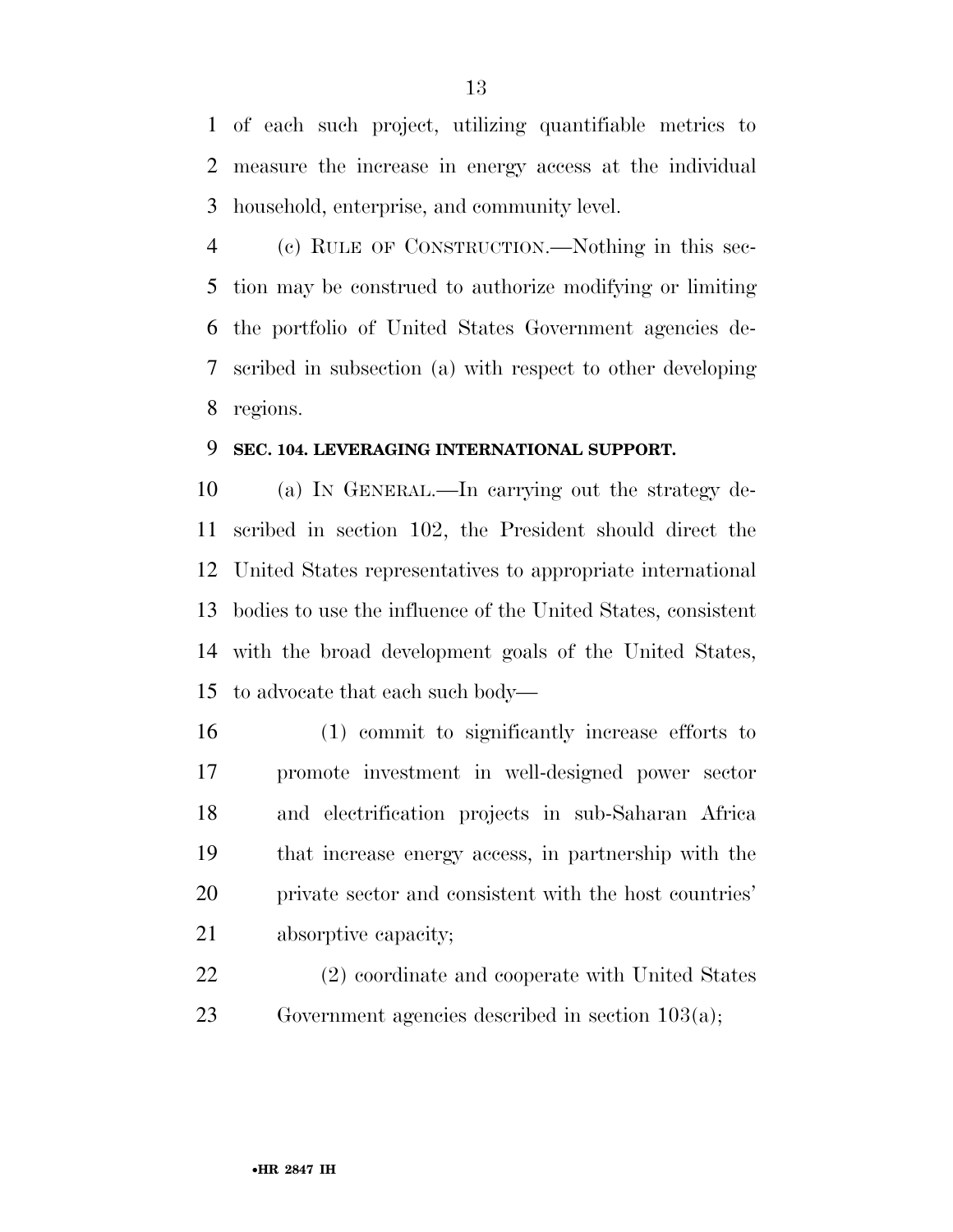(3) address energy needs of individuals and communities where access to an electricity grid is impractical or cost-prohibitive;

 (4) enhance coordination with the private sector in sub-Saharan Africa to increase access to elec-tricity;

 (5) provide technical assistance to the regu- latory authorities of sub-Saharan African govern- ments to remove unnecessary barriers to investment in otherwise commercially viable projects; and

 (6) utilize clear, accountable, and metric-based targets to measure the effectiveness of such projects. (b) INTERNATIONAL SUPPORT.—The President should direct the heads of the United States Government agencies described in section 103(a) to coordinate assist-ance and financing with appropriate international bodies.

# **SEC. 105. PROGRESS REPORT.**

 Not later than 3 years after the date of the enact- ment of this Act, the President shall transmit to the Com- mittee on Foreign Affairs of the House of Representatives and the Committee on Foreign Relations of the Senate a report on progress made toward achieving the strategy described in section 102 and providing the financing and assistance describing in section 103 that includes the fol-lowing: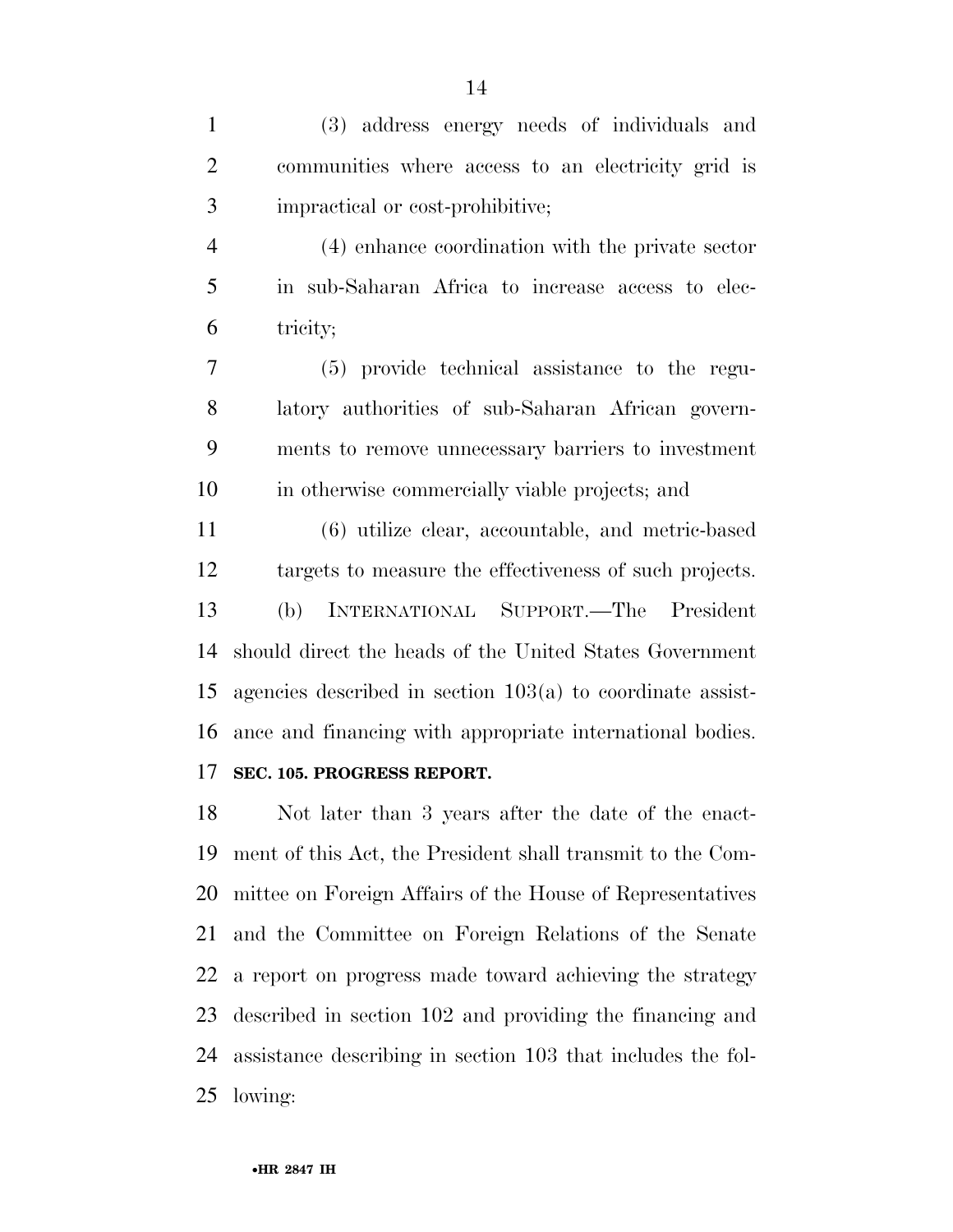(1) A report on United States programs sup- porting implementation of policy and legislative changes leading to increased power generation and access in sub-Saharan Africa, including a description of the number, type, and status of policy, regulatory, and legislative changes initiated or implemented as a result of programs funded or supported by the United States in countries in sub-Saharan Africa to support increased power generation and access after the date of the enactment of this Act. (2) A description of power projects receiving United States Government support and how such projects, including off-grid efforts, are intended to achieve the strategy described in section 102. (3) For each project described in paragraph  $16 \t(2)$ — (A) a description of how the project fits into, or encourages modifications of, the na- tional energy plan of the country in which the project will be carried out, including encour- aging regulatory reform in that country; (B) an estimate of the total cost of the project to the consumer, the country in which the project will be carried out, and other inves-tors;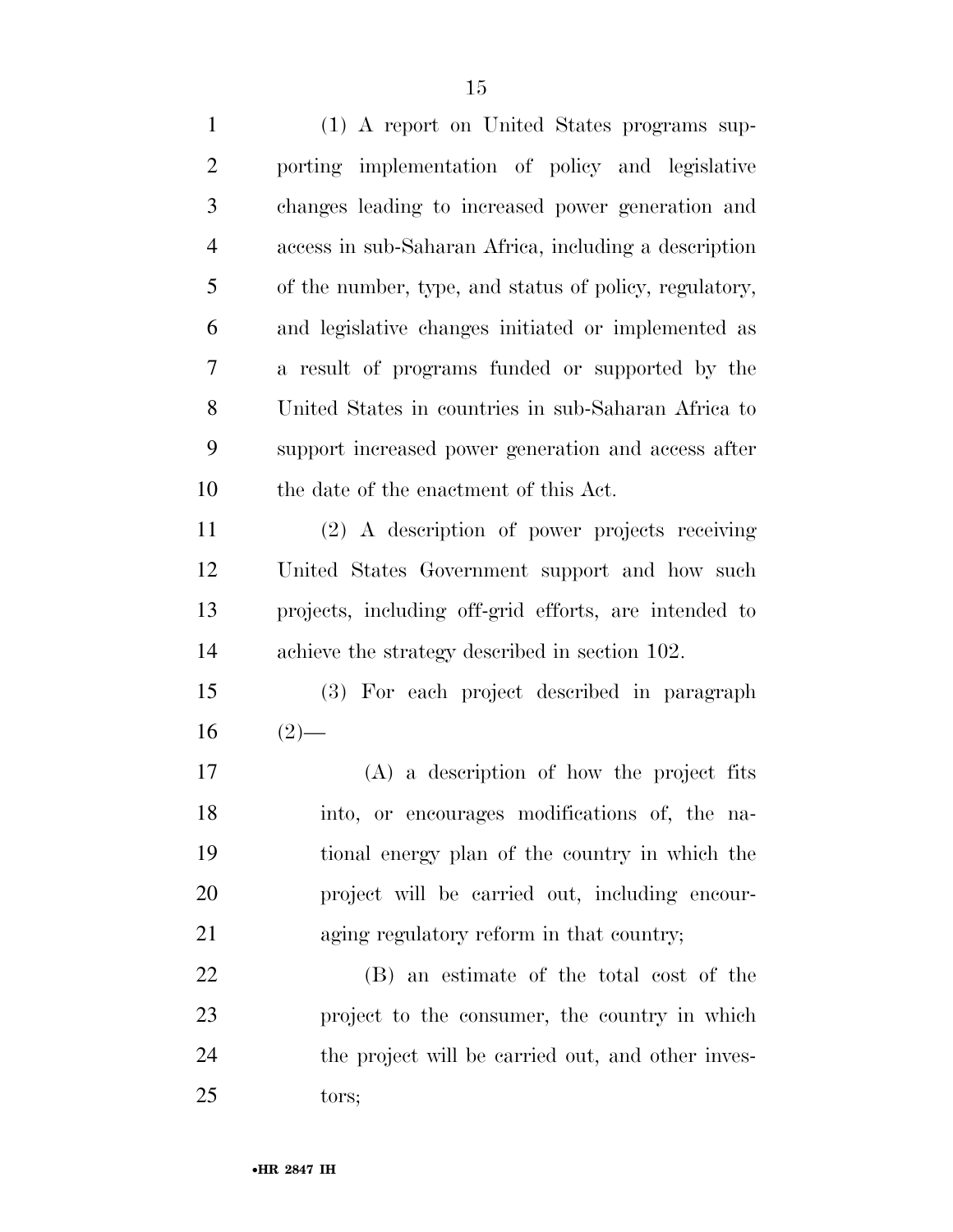(C) the amount of financing provided or guaranteed by the United States Government for the project;

 (D) an estimate of United States Govern- ment resources for the project, itemized by funding source, including from the Millennium Challenge Corporation, the United States Trade and Development Agency, the Overseas Private Investment Corporation, the United States Agency for International Development, the De- partment of the Treasury, or other appropriate United States Government departments and agencies;

 (E) an estimate of the number of individ- uals, communities, businesses, schools, and health facilities that have gained power connec- tions as a result of the project, with a descrip- tion of how the reliability, affordability, and sustainability of power has been improved as of 20 the date of the report;

 (F) an assessment of the increase in the number of people and businesses with access to electricity, and in the operating electrical power capacity in megawatts as a result of the project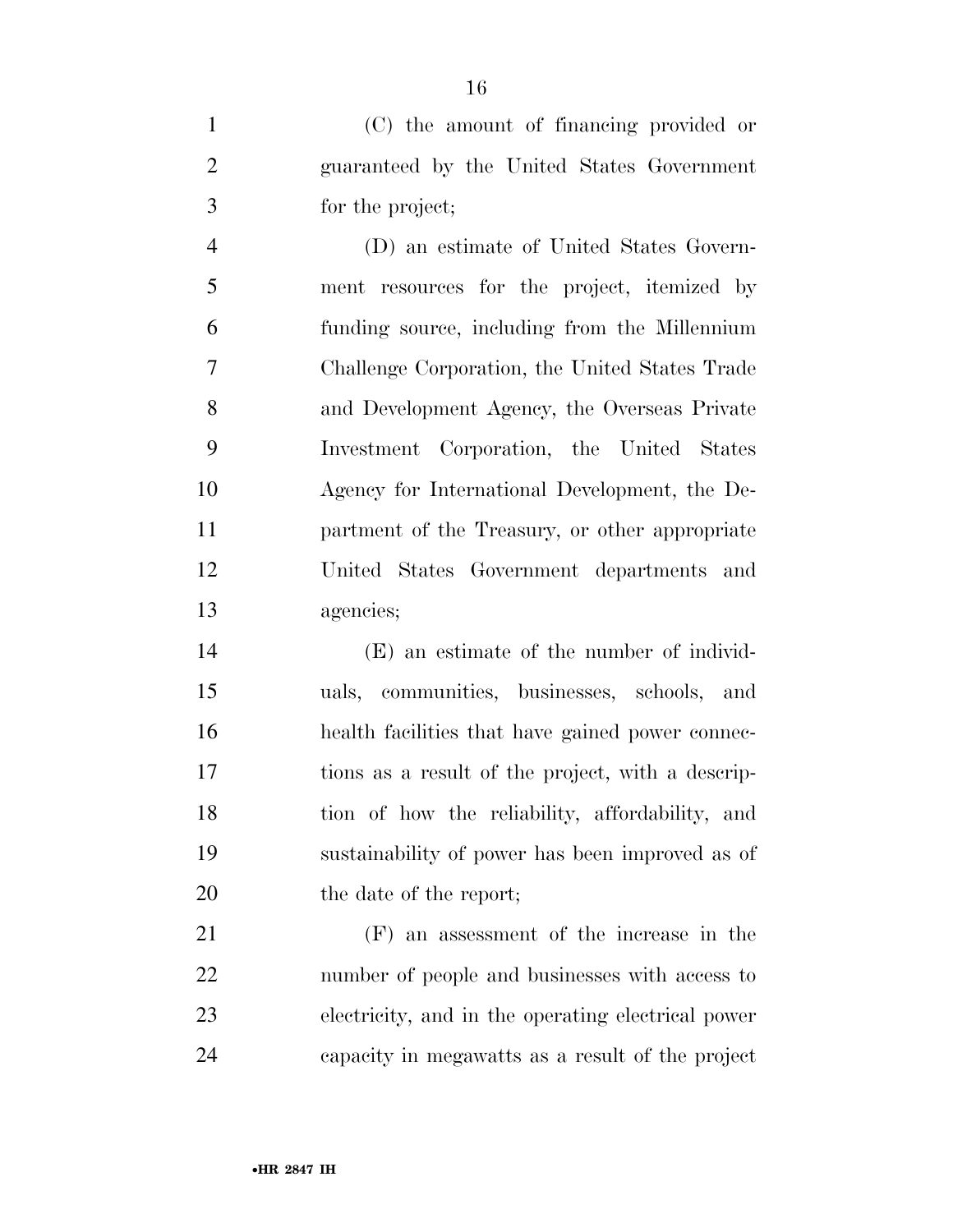between the date of the enactment of this Act and the date of the report; and (G) a description of any significant esti- mated noneconomic effects of the efforts carried out pursuant to this Act.

# **TITLE II—OVERSEAS PRIVATE INVESTMENT CORPORATION**

# **SEC. 201. EXTENSION OF ISSUING AUTHORITY.**

 Section 235(a)(2) of the Foreign Assistance Act of 10 1961 (22 U.S.C. 2195(a)(2)) is amended by striking ''2007'' and inserting ''2018''.

## **SEC. 202. TRANSPARENCY.**

 The Overseas Private Investment Corporation shall— (1) publish in an accessible digital format meas- urable development impacts of its investments, in- cluding appropriate quantifiable metrics to measure energy access and the individual household, enter-prise, and community level; and

 (2) for all Corporation insurance, loans, loan guarantees and other commitments, make available to the public in an accessible digital format the re- cipient, amount, type, location, duration of each commitment, a detailed description of each project or activity supported by such commitment and devel-opment impacts and results (determined using quan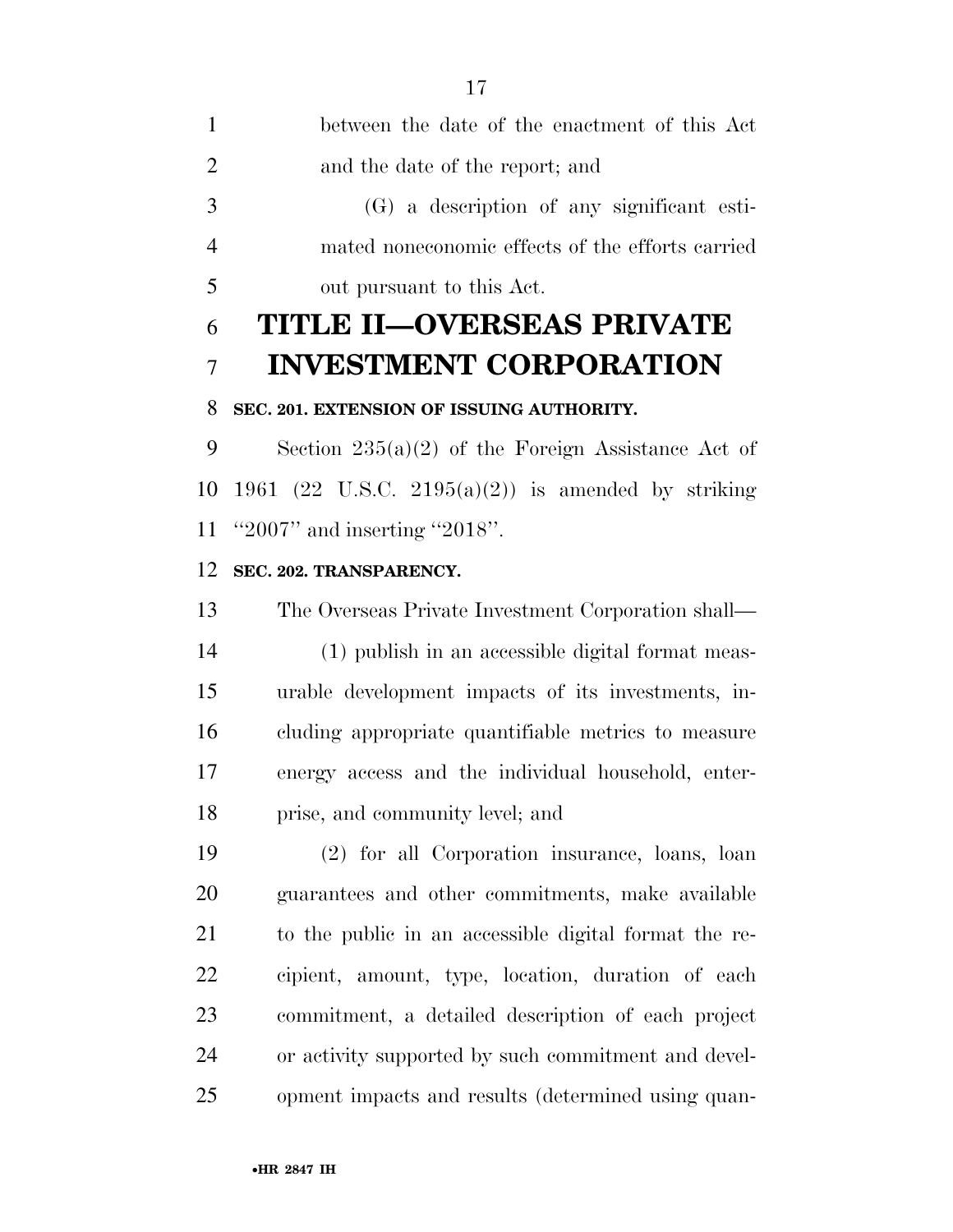tifiable metrics) of each such projects or activity with digital links to relevant reports and displays on an interactive map.

#### **SEC. 203. BOARD COMPOSITION.**

 (a) IN GENERAL.—Section 233(b) of the Foreign As-6 sistance Act of 1961 (22 U.S.C. 2193(b)) is amended by inserting after the sixth sentence the following new sen- tence: ''Of the eight such Directors, not more than five should be of the same political party.''.

 (b) TRANSITION RULE.—In the case of the first two individuals serving as Directors of the Overseas Private Investment Corporation whose terms expire after the date of the enactment of this Act, the President shall appoint as a replacement for each such individual an individual who is a member of a political party other than the polit- ical party of the individual whose term as a Director ex-pired.

#### **SEC. 204. INVESTMENT ADVISORY COUNCIL.**

 Section 233(e) of the Foreign Assistance Act of 1961 20  $(22 \text{ U.S.C. } 2193(e))$  is amended to read as follows:

21 ""(e) INVESTMENT ADVISORY COUNCIL.—

22 "(1) In GENERAL.—The investment advisory council should make recommendations to the Board on how the Corporation can facilitate greater sup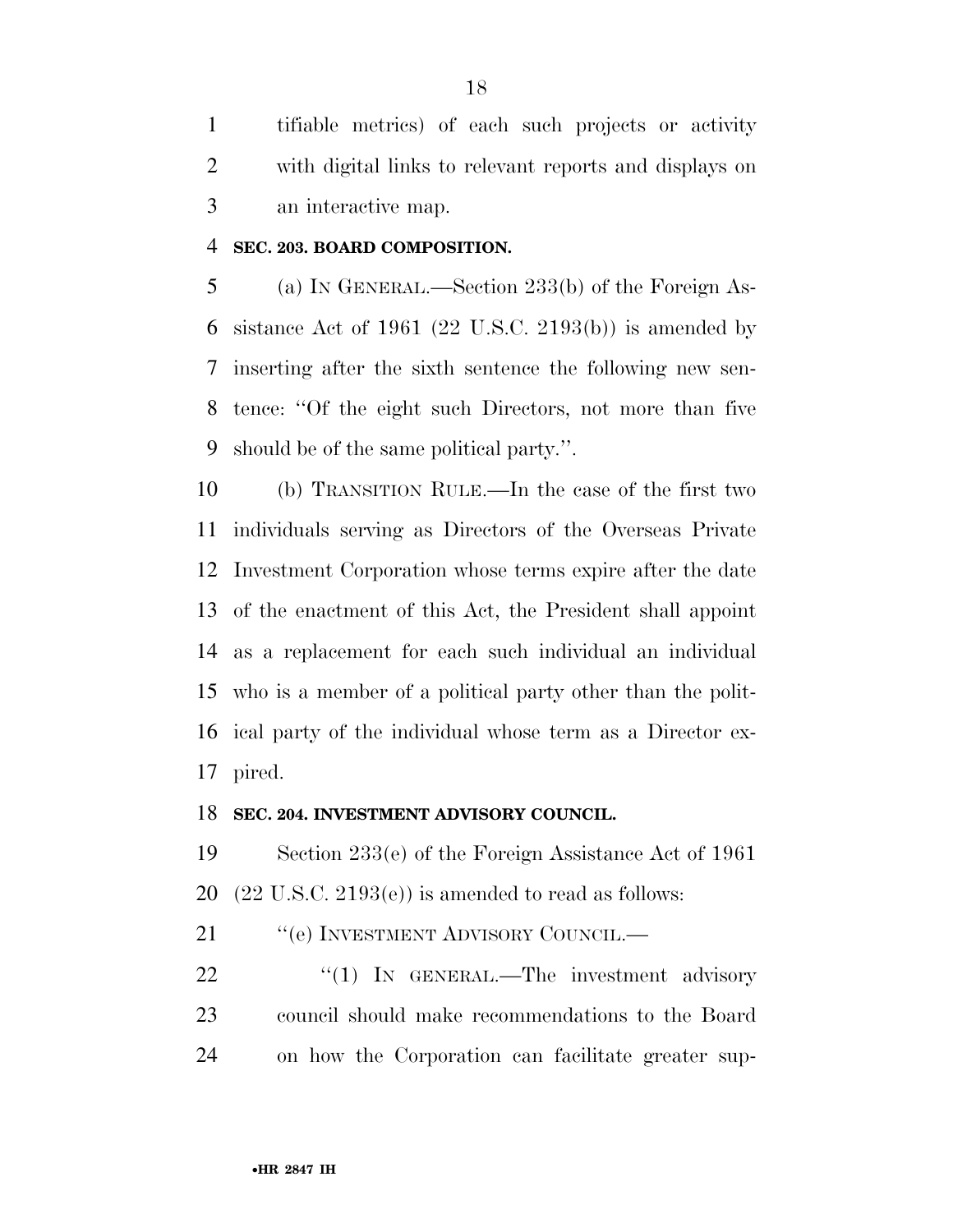port by the United States for private sector invest- ment with and in such areas in sub-Saharan Africa. 3 "(2) TERMINATION.—The investment advisory council described in paragraph (1) shall terminate on September 30 of the third fiscal year after the date of the enactment of this subsection.''.

# **SEC. 205. LOCAL CURRENCY GUARANTIES.**

 (a) IN GENERAL.—The Overseas Private Investment Corporation is temporarily authorized to issue local cur- rency guarantees under section 234(h) of the Foreign As- sistance Act of 1961 (22 U.S.C. 2194(h)) to African sub- sidiaries of foreign financial institutions if the issuance of such guarantees directly facilitates lending for power projects in sub-Saharan Africa by eligible investors.

 (b) ELIGIBLE INVESTOR DEFINED.—In this section, the term ''eligible investor'' means an eligible investor as defined in section 238(c) of the Foreign Assistance Act of 1961 (22 U.S.C. 2198(c)).

 (c) TERMINATION OF PILOT AUTHORITY.—The tem- porary authority under subsection (a) shall terminate on September 30 of the third fiscal year after the date of the enactment of this Act.

23 (d) CONTINUED VALIDITY OF EXISTING LOANS AND GUARANTEES.—Any loans made or local currency guaran-tees issued pursuant to subsection (a) before the date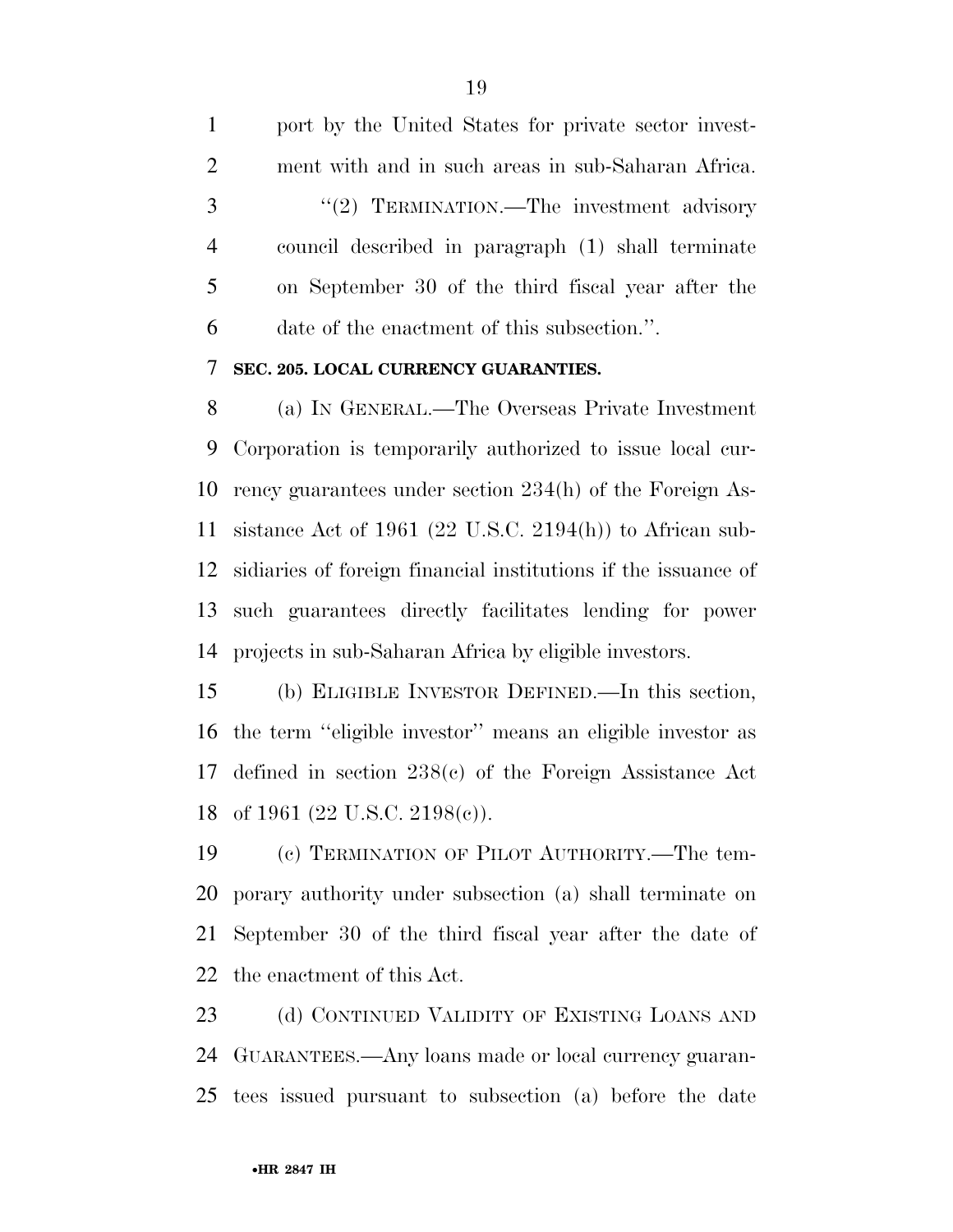specified in subsection (c) shall remain valid on and after that date.

# **SEC. 206. INSPECTOR GENERAL.**

 Section 239(e) of the Foreign Assistance Act of 1961 5  $(22 \text{ U.S.C. } 2199(e))$  is amended to read as follows:

 ''(e) INSPECTOR GENERAL.—The President shall ap- point and maintain an Inspector General in the Corpora- tion, in accordance with the Inspector General Act of 1978 (5 U.S.C. App.).''.

## **SEC. 207. SYSTEMS.**

 Section 237(d) of the Foreign Assistance Act of 1961 (22 U.S.C. 2197(d)) is amended in—

 (1) paragraph (2), by inserting '', systems in- frastructure costs,'' after ''outside the Corporation''; and

 (2) paragraph (3), by inserting '', systems in- frastructure costs,'' after ''project-specific trans-action costs''.

**SEC. 208. ANNUAL CONSUMER SATISFACTION SURVEY AND** 

## **REPORT.**

(a) SURVEY.—

22 (1) IN GENERAL.—For each of calendar years 2016 through 2018, the Overseas Private Invest- ment Corporation shall conduct a survey of private entities that sponsor or are involved in projects that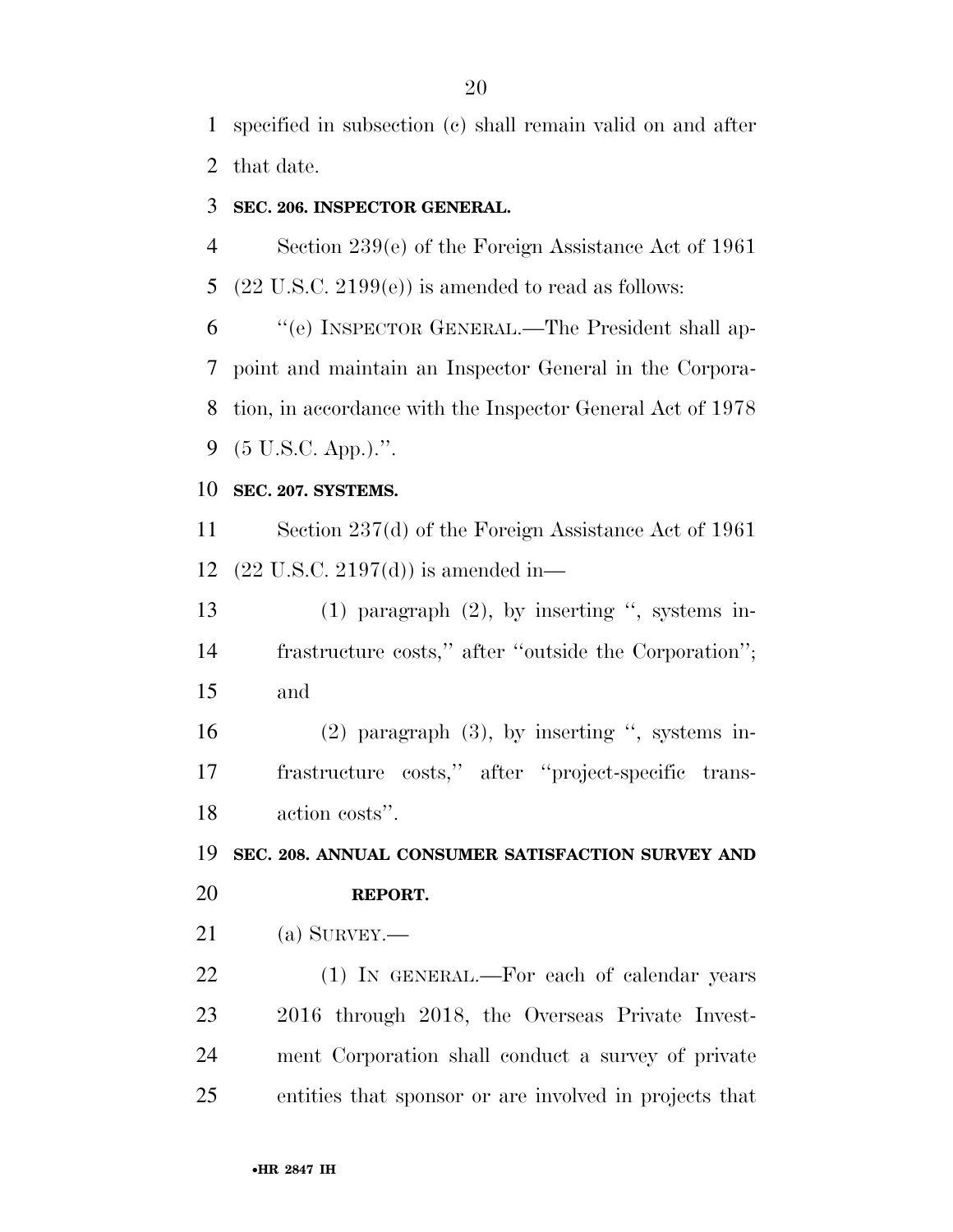are insured, reinsured, guaranteed, or financed by the Corporation regarding the level of satisfaction of such entities with the operations and procedures of the Corporation with respect to such projects. (2) PRIORITY.—The survey shall be primarily focused on United States small businesses and busi- nesses that sponsor or are involved in projects with a cost of less than \$20,000,000 (as adjusted for in- flation). (b) REPORT.— 11 (1) IN GENERAL.—Not later than each of July 1, 2016, July 1, 2017, and July 1, 2018, the Cor- poration should submit to the congressional commit- tees specified in subparagraph (C) a report on the results of the survey required under subsection (a). (2) MATTERS TO BE INCLUDED.—The report should include the Corporation's plans to revise its operations and procedures based on concerns raised in the results of the survey, if appropriate. (3) FORM.—The report shall be submitted in unclassified form and shall not disclose any con- fidential business information. (4) CONGRESSIONAL COMMITTEES SPECI- FIED.—The congressional committees specified in this subparagraph are—